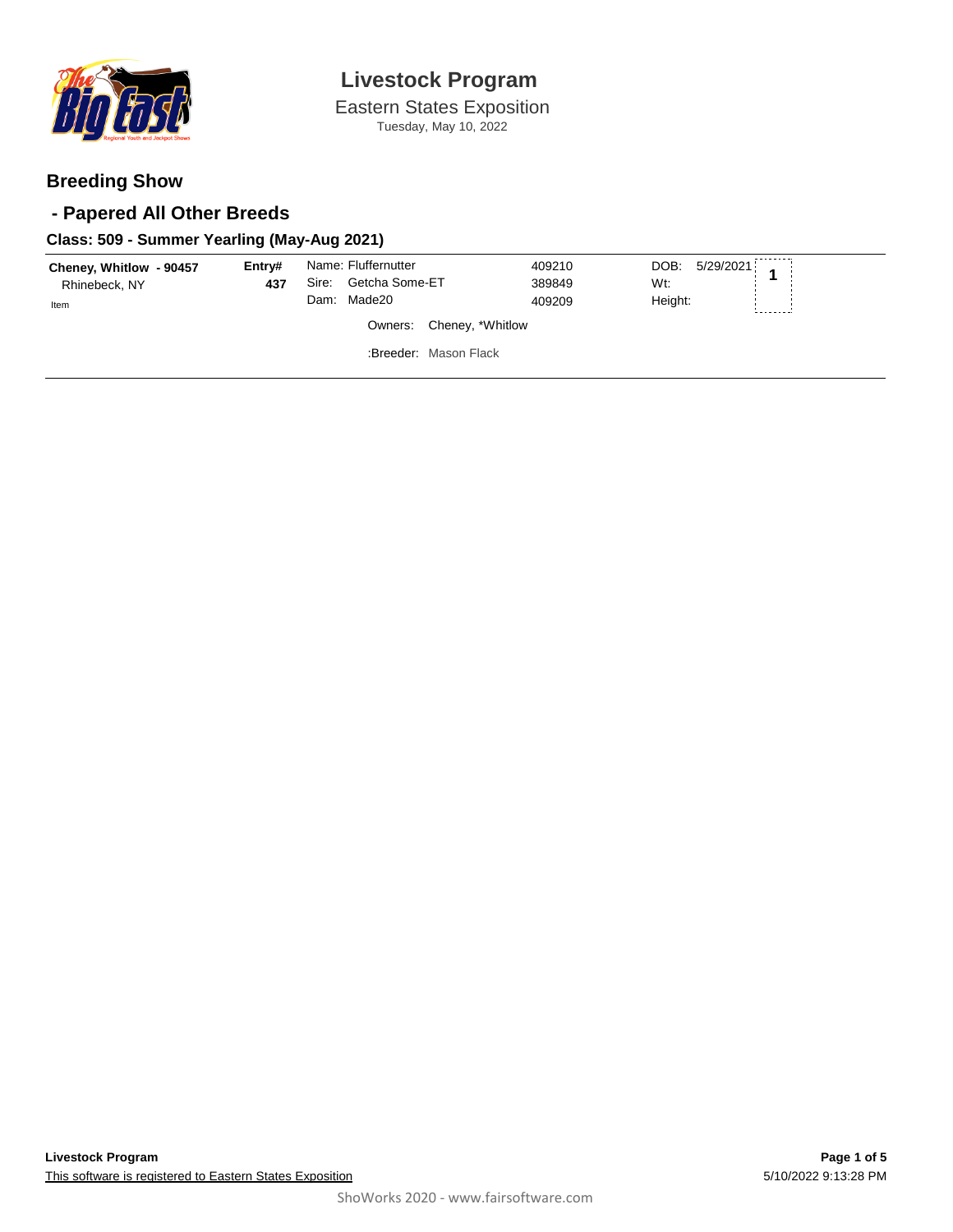

Eastern States Exposition

Tuesday, May 10, 2022

| Class: 512 - Spring Yearling (Mar-Apr 2021)        |               |                                                                                                                                                          |                                       |                                                                        |
|----------------------------------------------------|---------------|----------------------------------------------------------------------------------------------------------------------------------------------------------|---------------------------------------|------------------------------------------------------------------------|
| Lippert, Kayla - 90417<br>Burr Hill, VA<br>Item    | Entry#<br>301 | Name: BWEL Fancy Like 587J<br>Sire: 1 Oak<br>Dam: BWEL 793<br>Lippert, *Kayla<br>Owners:<br>:Breeder:                                                    | 408690<br>392867<br>C236894           | DOB:<br>4/10/2021<br>1<br>Wt:<br>Height:<br>Int & Res Grand Champ      |
| Mccarthy, Isabella - 90388<br>Houlton, ME<br>Item  | Entry#<br>252 | Name: POW Mistress J4<br>Sull Red Blood<br>Sire:<br>Dam: Mistress<br><b>Ian Crane</b><br>Owners:<br>:Breeder: Brent Powell; McCarthy, *Isabella          | xAR4336202<br>x4181029<br>sxFN4293409 | DOB:<br>3/26/2021<br>$\overline{2}$<br>Wt:<br>Height:<br>Res Int Champ |
| Ramsdell, Madelyn - 90364<br>Limington, ME<br>Item | Entry#<br>125 | Name: Misty<br><b>SULL Master of Rose</b><br>Sire:<br>Dam: Phoenix<br>Ramsdell, *Madelyn<br>Owners:<br>:Breeder: Madelyn Ramsdell                        | x4319575<br>x4176292<br>x4267639      | DOB:<br>4/18/2021<br>3<br>Wt:<br>Height:                               |
| Oatley, Olivia - 2148<br>Exeter, RI<br>Item        | Entry#<br>12  | Name: VEO Maryjane 4J<br>Colburn Primo 5153<br>Sire:<br>Dam: VEO Jezebelle<br>Owners: Oatley, *Olivia<br>:Breeder: Olivia Oatley                         | P411163<br>PAN18217480<br>P411162     | DOB:<br>4/14/2021<br>4<br>Wt:<br>Height:                               |
| Gillespie, Anneka - 90375<br>sutton, ma<br>Item    | Entry#<br>212 | Name: BMF Magnolia Mae 03J<br>CRR 109 Catapult 322<br>Sire:<br>Dam: BMF Mavis If You Dare 03F<br>Gillespie, *Anneka<br>Owners:<br>:Breeder: Tristan Dunn | 44288117<br>P43384585<br>P43936382    | DOB:<br>3/26/2021<br>5<br>Wt:<br>Height:                               |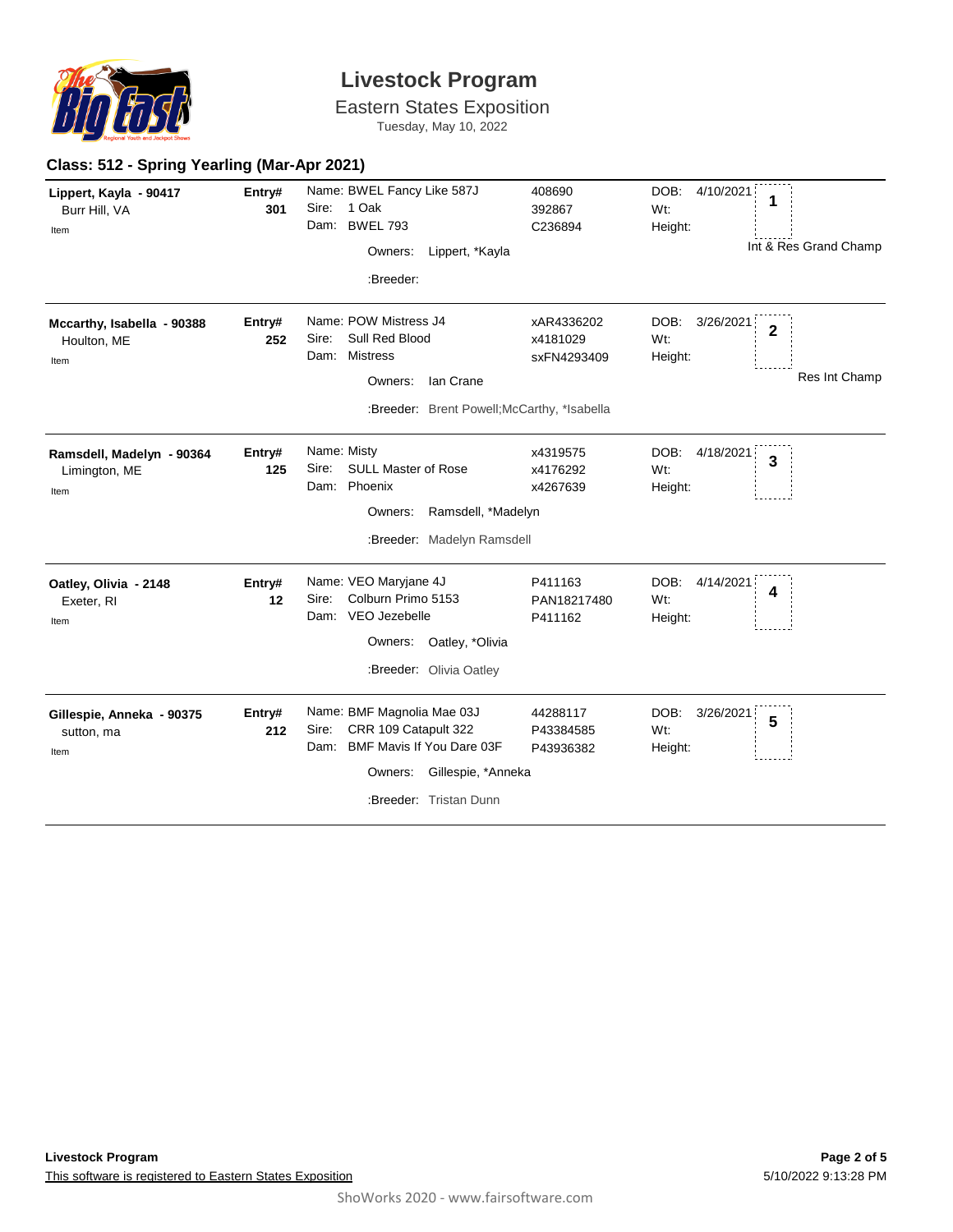

Eastern States Exposition Tuesday, May 10, 2022

#### **Class: 515 - Jr Yearling (Jan-Feb 2021)**

| <b>Burns, Molly - 90430</b><br>Dover Plains, NY<br>Item | Entry#<br>82 | Name: Bella 1113<br>Sire:<br>Dam:<br>Burns, *Molly<br>Owners:<br>:Breeder:                                                                            |                           | DOB: 2/12/2021<br>Wt:<br>1015<br>Height: | Res Sr Champ   |
|---------------------------------------------------------|--------------|-------------------------------------------------------------------------------------------------------------------------------------------------------|---------------------------|------------------------------------------|----------------|
| McGlashan, Blair - 90431<br><b>UDORA, ON</b><br>Item    | Entry#<br>93 | Name: Blenview J-Lo<br><b>CSF Evolution</b><br>Sire:<br><b>Blenview Champagne</b><br>Dam:<br>McGlashan, *Blair<br>Owners:<br>:Breeder: Blenview Farms | 29214<br>AR21874<br>21593 | 2/15/2021<br>DOB:<br>Wt:<br>Height:      | $\overline{2}$ |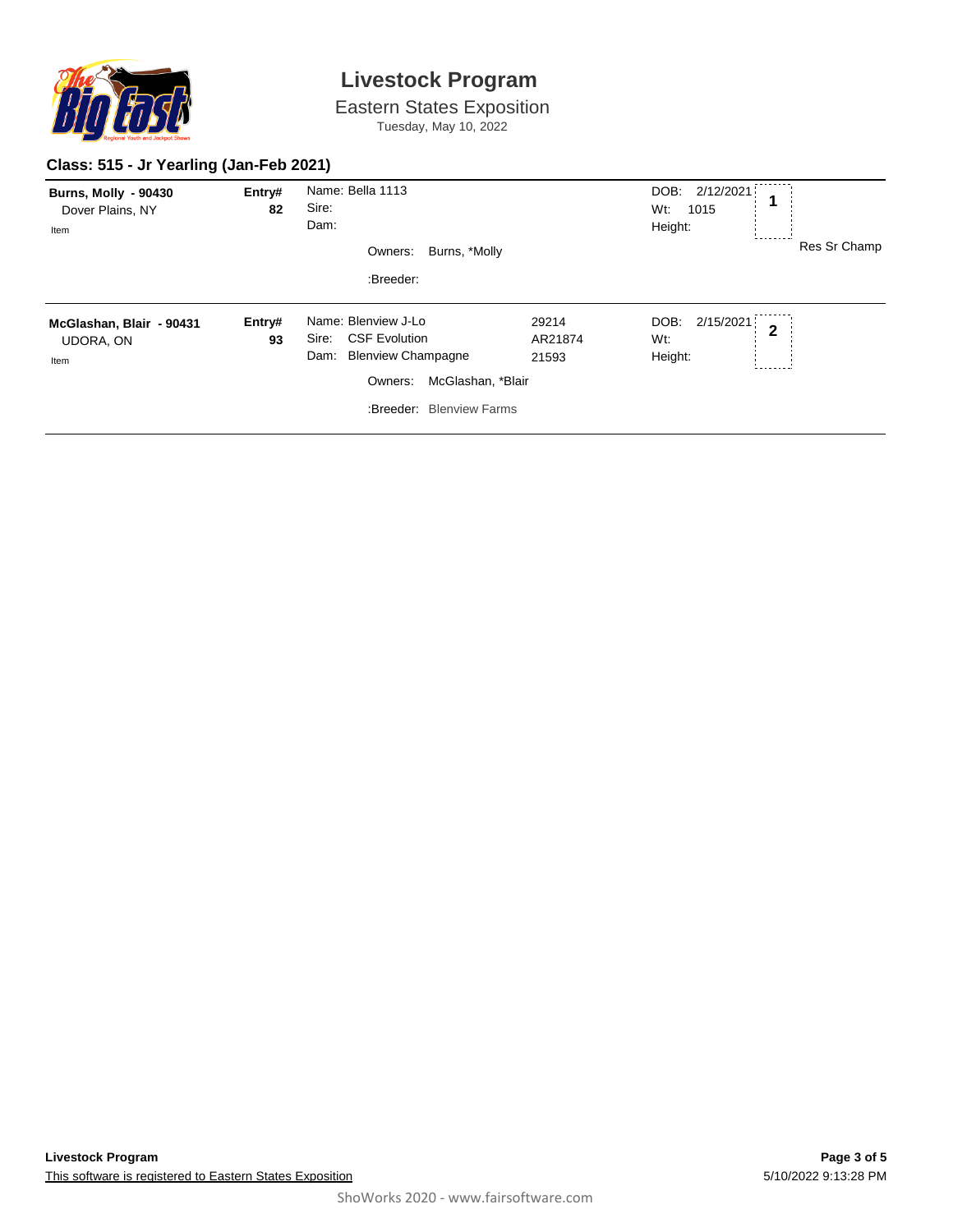

Eastern States Exposition Tuesday, May 10, 2022

#### **Class: 516 - Sr Yearling (Sept-Dec 2020)**

| Caron, Abby - 90413<br>Corinna, ME<br>Item   | Entry#<br>260 | Name: Casa Cattle NorEaster<br>Sire:<br>Casa Cattle Klondike<br>Dam:<br>4WF Juliet 19X W<br>Caron, *Abby<br>Owners:<br>:Breeder: Abby Caron | 238949B<br>238303B<br>236415B | DOB:<br>9/6/2020<br>Wt:<br>Height:       |
|----------------------------------------------|---------------|---------------------------------------------------------------------------------------------------------------------------------------------|-------------------------------|------------------------------------------|
| Violette, Zoey - 90374<br>Sutton, MA<br>Item | Entry#<br>221 | Name: Padmé<br>Sire:<br>Dam:<br>Owners:<br>Violette, *Zoey<br>:Breeder:                                                                     | 4319263                       | DOB:<br>9/24/2020<br>2<br>Wt:<br>Height: |